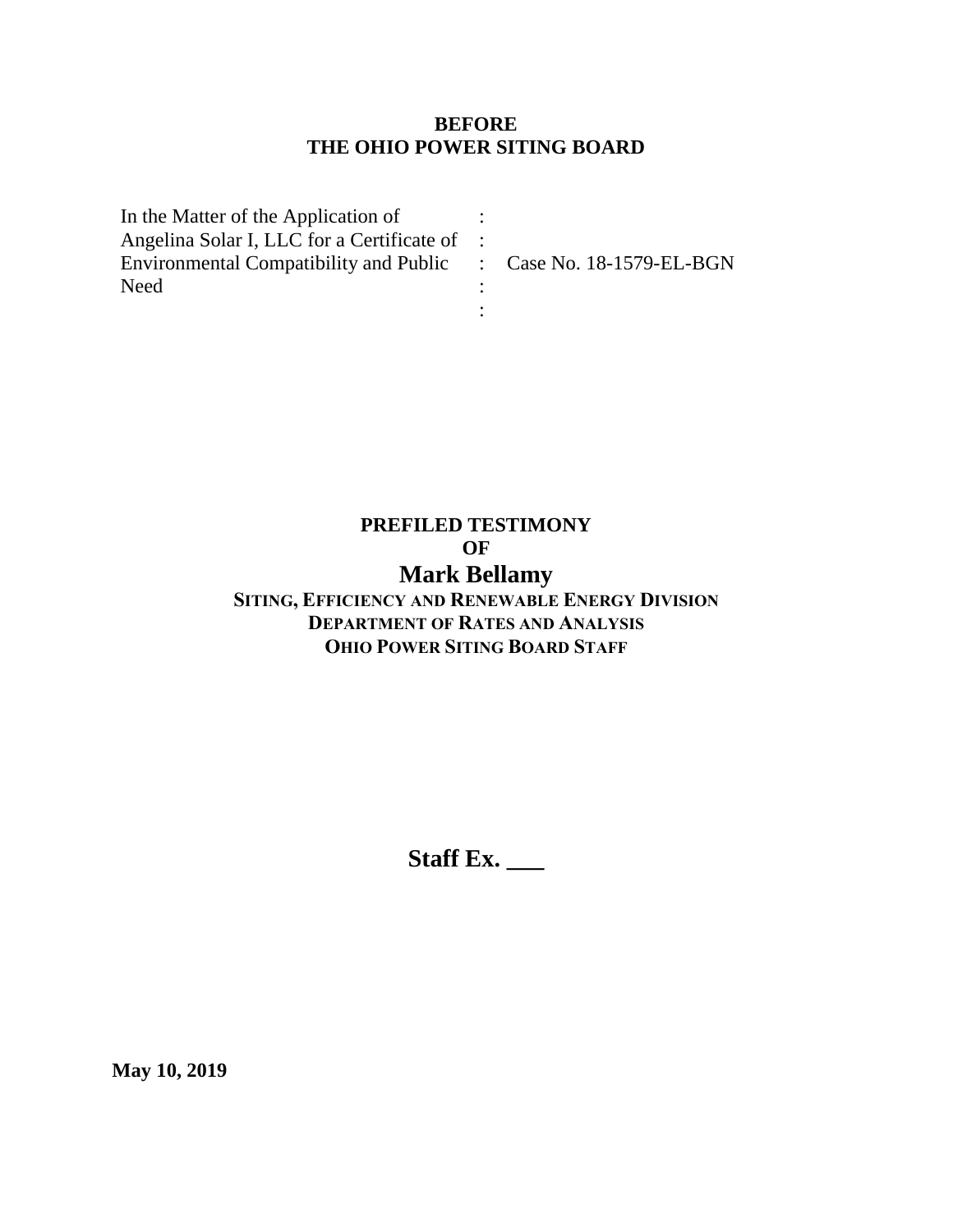| $\mathbf{1}$   | 1. | Q. | Please state your name and your business address.                          |
|----------------|----|----|----------------------------------------------------------------------------|
| $\overline{2}$ |    | A. | My name is Mark C. Bellamy. My business address is 180 East Broad          |
| 3              |    |    | Street, Columbus, Ohio 43215.                                              |
| 4              |    |    |                                                                            |
| 5              | 2. | Q. | By whom are you employed and what is your position?                        |
| 6              |    | A. | I am employed by the Public Utilities Commission of Ohio (Commission) as   |
| 7              |    |    | a Utility Specialist in the Siting, Efficiency & Renewable Energy Division |
| 8              |    |    | of the Rates and Analysis Department.                                      |
| 9              |    |    |                                                                            |
| 10             | 3. | Q. | Please summarize your educational background.                              |
| 11             |    | A. | My education includes earning a Bachelor of Science in Education degree in |
| 12             |    |    | Chemistry from Arkansas State University.                                  |
| 13             |    |    |                                                                            |
| 14             | 4. | Q. | Please summarize your work experience.                                     |
| 15             |    | A. | Prior to my employment with the Commission, I served 6 years in the U.S.   |
| 16             |    |    | Navy as a Machinist's Mate on a submarine. I operated and maintained       |
| 17             |    |    | atmosphere control equipment, as well as performed duties as a quality     |
| 18             |    |    | assurance inspector. After the Navy, I was employed as a high school       |
| 19             |    |    | science teacher. I joined the staff of the Commission in 2009. Part of my  |
| 20             |    |    | duties in my current position is to help implement Ohio's Renewable        |
| 21             |    |    | Portfolio Standard as well as assisting in Ohio Power Siting Board (Board) |
| 22             |    |    | case reviews and analyses.                                                 |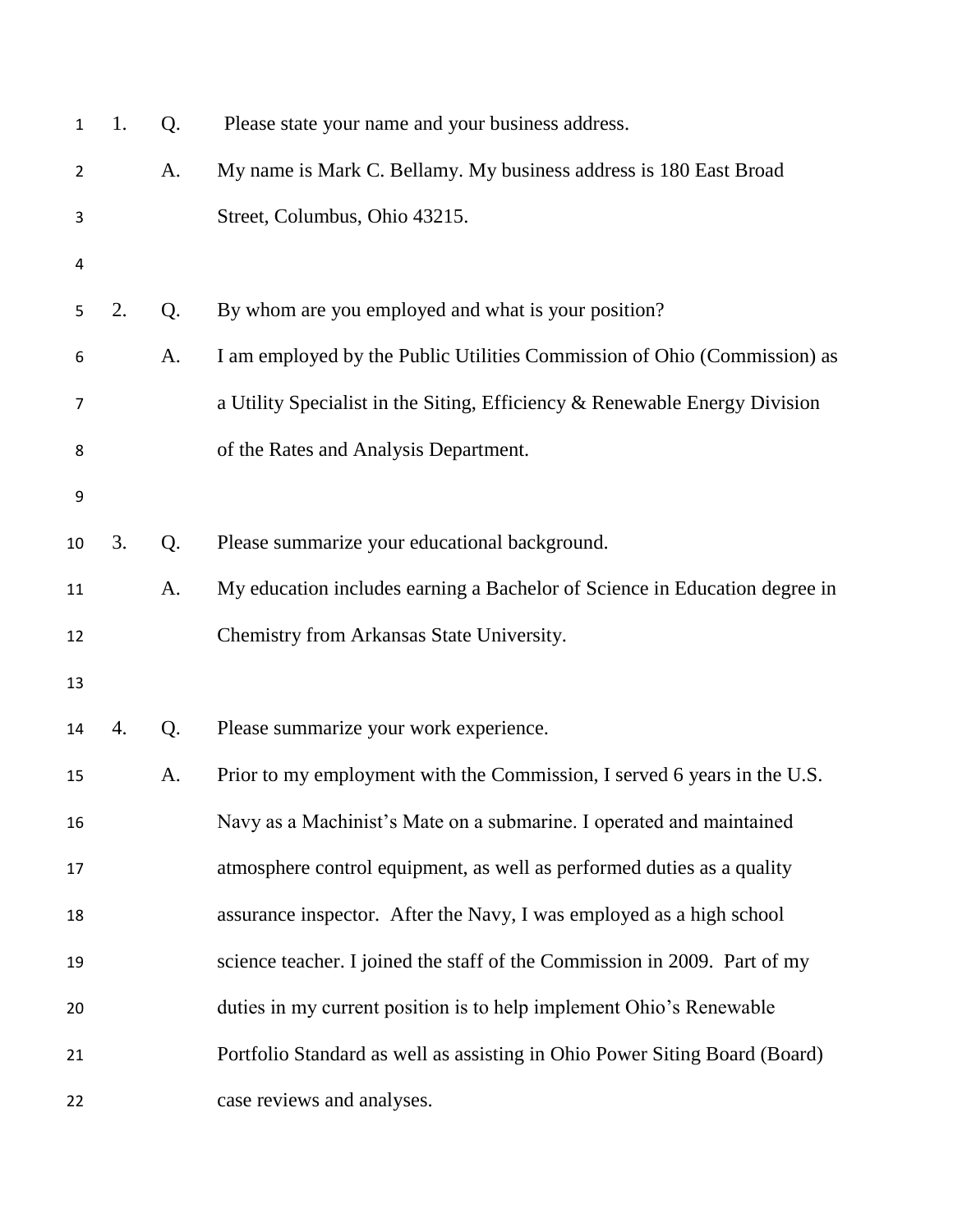| $\mathbf{1}$   | 5. | Q. | Have you testified in prior proceedings before the Board?                        |
|----------------|----|----|----------------------------------------------------------------------------------|
| $\overline{2}$ |    | A. | Yes.                                                                             |
| 3              |    |    |                                                                                  |
| 4              | 6. | Q. | What is the purpose of your testimony?                                           |
| 5              |    | A. | I am testifying in support of the Staff Report of Investigation in this case.    |
| 6              |    |    | Specifically, the Noise and Agricultural District sections.                      |
| 7              |    |    |                                                                                  |
| 8              | 7. | Q. | Are you testifying to any specific conditions? If so, what are they?             |
| 9              |    | A. | I am testifying to conditions 10 and 16.                                         |
| 10             |    |    |                                                                                  |
| 11             | 8. | Q. | Why is Staff recommending condition 10?                                          |
| 12             |    | A. | While Staff acknowledges that some construction noise impacts are                |
| 13             |    |    | inevitable, staff recommends that most construction activities that can result   |
| 14             |    |    | in noise impacts to the public be limited to hours when the majority of people   |
| 15             |    |    | in the vicinity of the project are awake. Impact pile driving, hoe ram           |
| 16             |    |    | operations, rock drilling and blasting, which are very loud construction         |
| 17             |    |    | activities, would be limited to shorter windows of daytime hours than that       |
| 18             |    |    | allowed for general construction activities.                                     |
| 19             |    |    |                                                                                  |
| 20             | 9. | Q. | Do you have a clarification to make to condition 16?                             |
| 21             |    | A. | Yes. In order to clarify the details of condition 16, it should read as follows: |
|                |    |    |                                                                                  |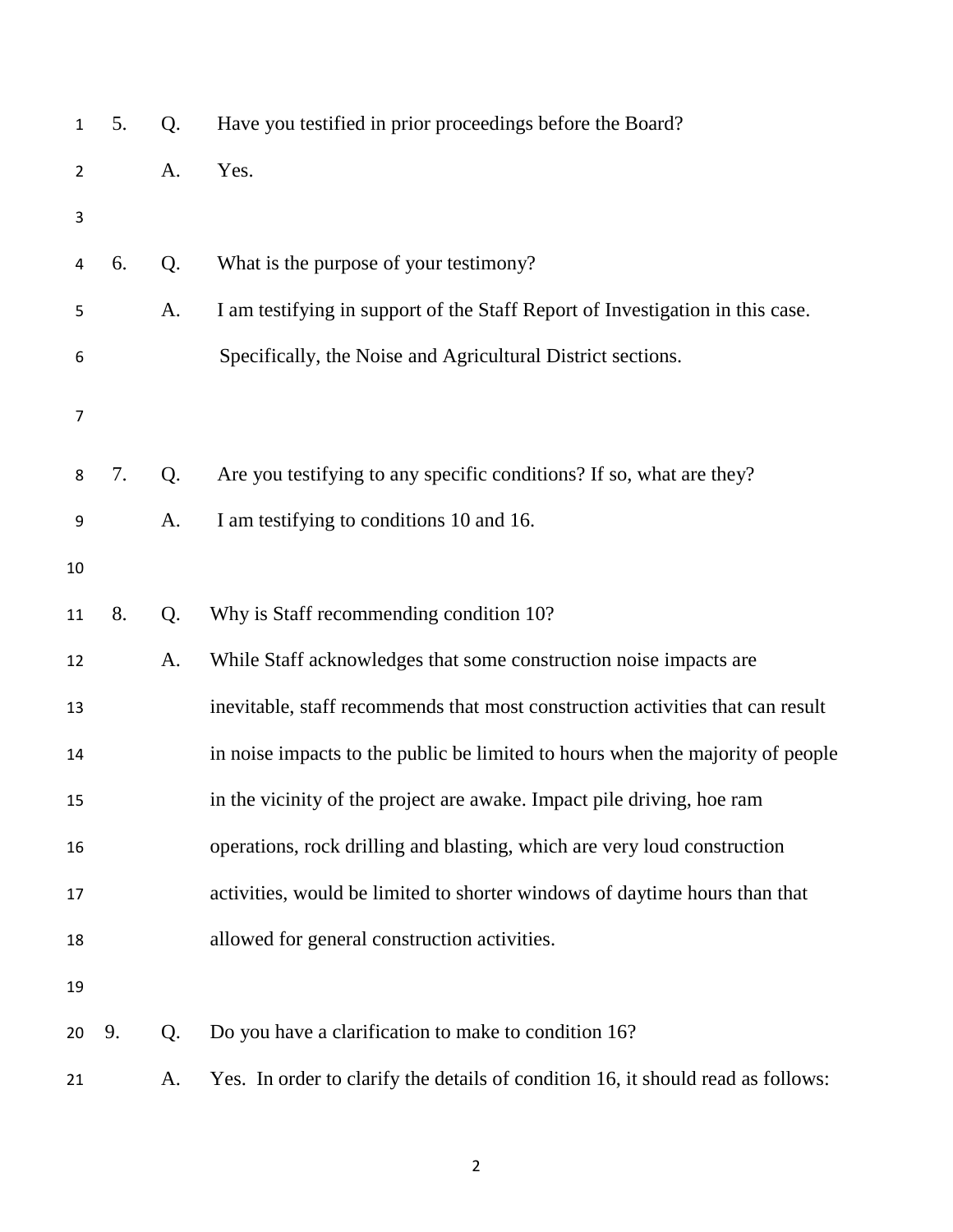| 1              |     |    | The Applicant shall avoid, where possible, or minimize to the extent           |
|----------------|-----|----|--------------------------------------------------------------------------------|
| $\overline{2}$ |     |    | practicable, any damage to functioning field tile drainage systems and soils   |
| 3              |     |    | resulting from the construction, operation, and/or maintenance of the facility |
| 4              |     |    | in agricultural areas. Damaged Unless otherwise agreed to by the landowner,    |
| 5              |     |    | damaged field tile systems shall be promptly repaired to at least original     |
| 6              |     |    | conditions or modern equivalent at the Applicant's expense. If the affected    |
| $\overline{7}$ |     |    | landowner agrees to not having the field tile system repaired, they may do so  |
| 8              |     |    | only if the field tile systems of adjacent landowners are unaffected by the    |
| 9              |     |    | non-repair of the landowner's field tile system.                               |
| 10             | 10. | Q. | Why is Staff recommending condition 16?                                        |
| 11             |     | A. | Agricultural crop fields make up most of the project and adjacent areas.       |
| 12             |     |    | Functioning drain tiles are important to the continued operation of the        |
| 13             |     |    | agricultural crop fields. Staff recommends through condition 16 that the       |
| 14             |     |    | Applicant avoid drain tiles when possible and that any drain tiles that are    |
| 15             |     |    | damaged be repaired in accordance with the requirements of the affected        |
| 16             |     |    | landowner(s).                                                                  |
| 17             |     |    |                                                                                |
| 18             | 11. | Q. | Does this conclude your testimony?                                             |
| 19             |     | A. | Yes, it does. However, I reserve the right to submit supplemental testi-       |
| 20             |     |    | mony, as new information subsequently becomes available or in response to      |
| 21             |     |    | positions taken by other parties.                                              |
| 22             |     |    |                                                                                |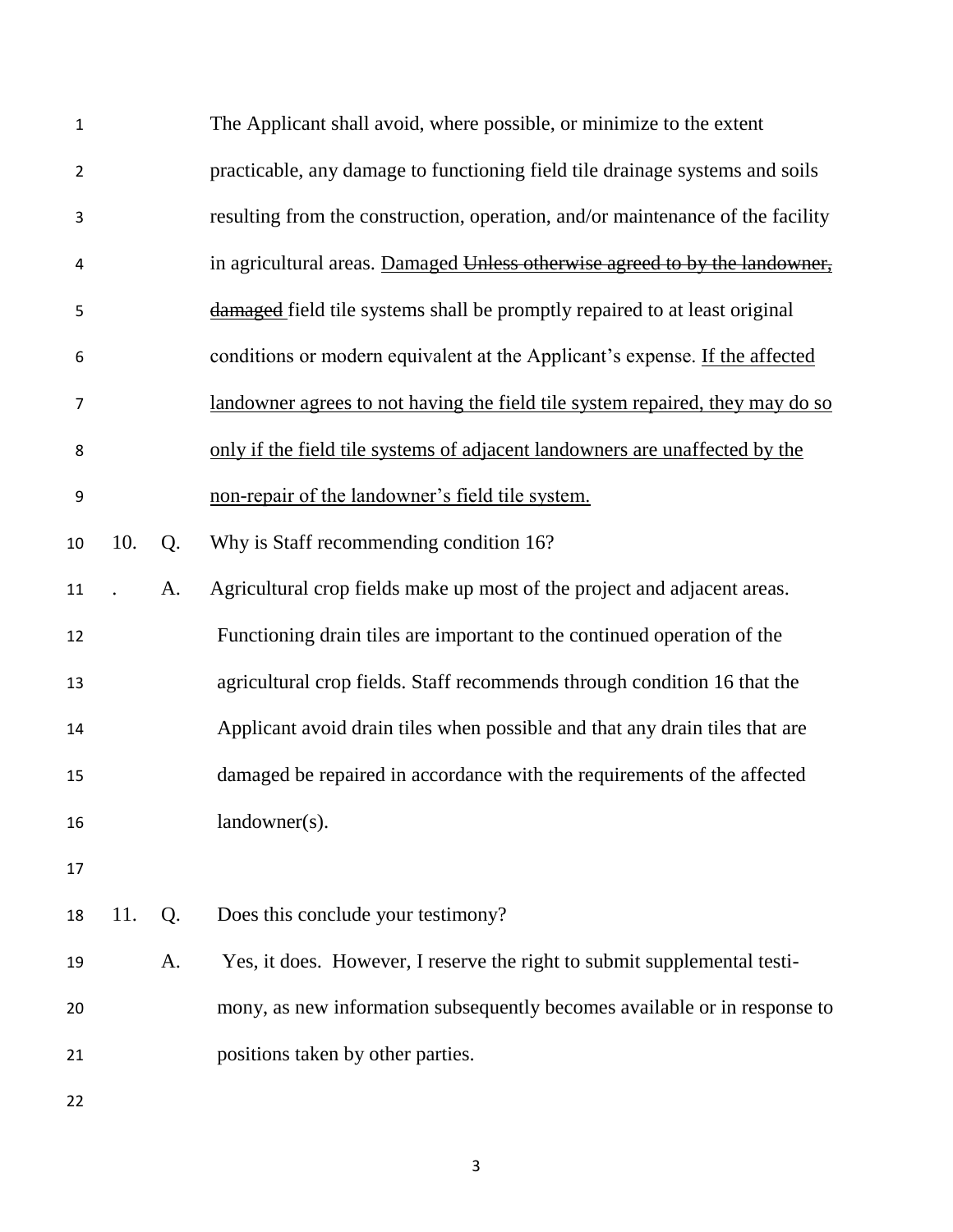### **PROOF OF SERVICE**

I hereby certify that a true copy of the foregoing Prefiled Testimony of Mark Bellamy, submitted on behalf of the Staff of the Ohio Power Siting Board, was served via electronic mail, upon the following parties of record, this  $10<sup>th</sup>$  day of May, 2019.

/s/ *Jodi J. Bair*

**Jodi J. Bair**

### **Parties of Record:**

mwtaylor@vorys.com [kwest@prebco.org](mailto:kwest@prebco.org) [torahood@bricker.com](mailto:torahood@bricker.com) [amilam@ofbf.org](mailto:amilam@ofbf.org) [jvankley@vankleywalker.com](mailto:jvankley@vankleywalker.com) [mjsettineri@vorys.com](mailto:mjsettineri@vorys.com) [tboggs@fbtlaw.com](mailto:tboggs@fbtlaw.com) [dborchers@brocker.com](mailto:dborchers@brocker.com)

Administrative Law Judge

patricia.schabo@Commission.ohio.gov